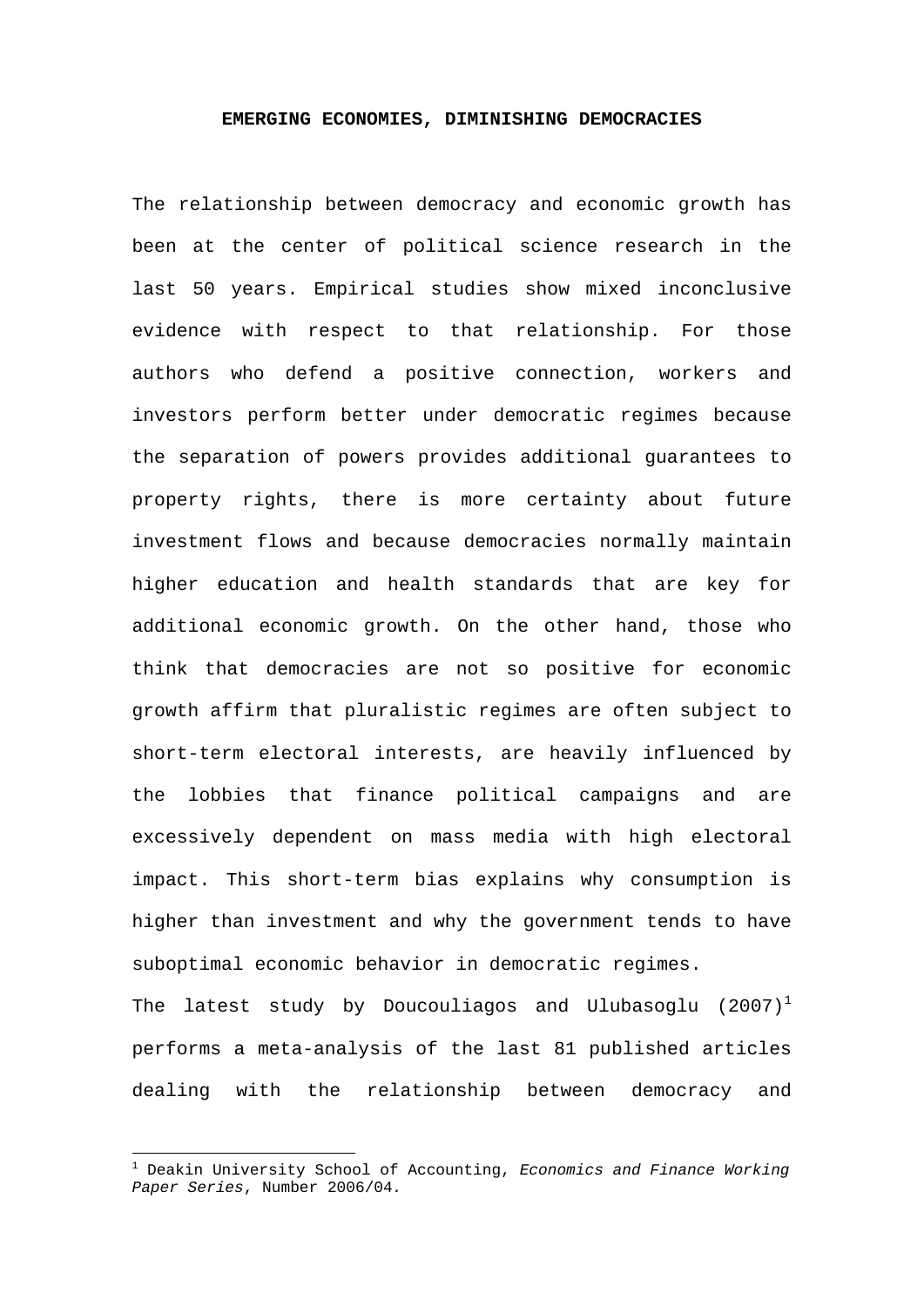economic growth and their main conclusions are as follows: democracies are beneficial for long-term economic growth because they are associated with higher human capital accumulation (universal education). They also tend to have lower inflation rates, less political instability and higher degrees of economic freedom. On the other hand, democracies normally have bigger governments with higher public spending, and are less open to international trade. The purpose of this article is, however, to explore the opposite relationship. That is, the question would be instead whether economic growth strengthens or weakens democratic regimes, in light of the recent experience of new emerging market economies (the so-called BRICS). The BRICS (Brazil, Russia, India, China and South Africa) have grown at much higher rates than the Western economies in the last two decades. With annual growth rates close to 10% and 1.3 billion people, China will surpass the US as the world's economic leader by 2016, according to recent IMF estimates. India will also take over Japan in the third position of the ranking, and Brazil will soon pass the UK and France to reach to the  $7<sup>th</sup>$  position in the world's

economic classification. According to the recent report by Price Waterhouse Coopers entitled *The World in 2050*<sup>2</sup> *,* the first 20 positions of the ranking by GDP in purchasing power parity in 2050 will be distributed as follows: China,

<sup>&</sup>lt;sup>2</sup> http://www.pwc.com/en\_GX/gx/world-2050/pdf/world-in-2050-jan-2011.pdf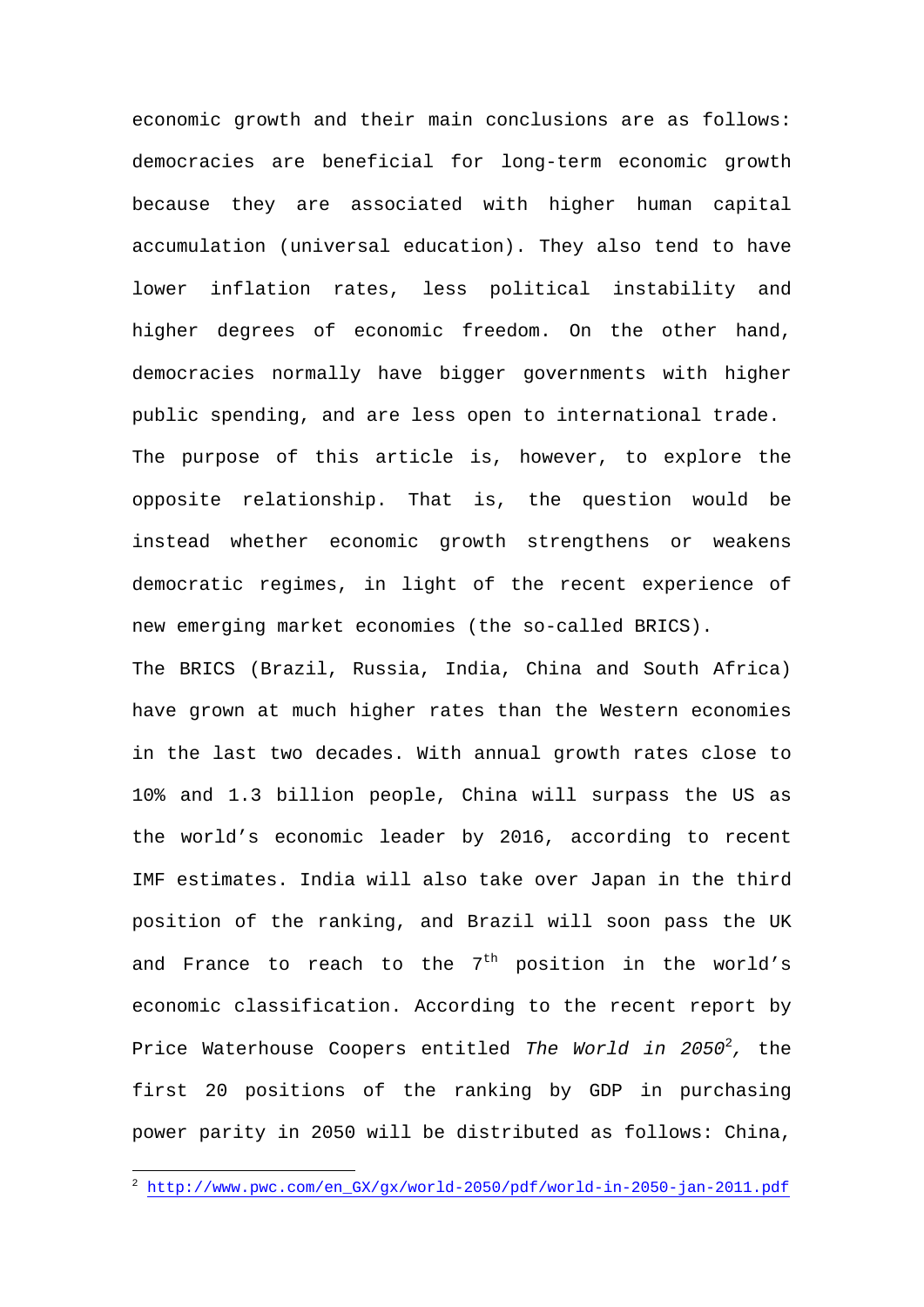India, US, Brazil, Japan, Russia, Mexico, Indonesia, Germany, United Kingdom, France, Turkey, Nigeria, Vietnam, Italy, Canada, South Korea, Spain, Saudi Arabia and Argentina. In conclusion, in almost 40 years there will be no European country in the G7 and the first world power will be a country which today is a dictatorship.

In fact, we cannot foresee the political regime of China in 2050, but there are no reasons to think that economic growth will imply further steps towards democracy. In fact, it is true that China's major challenge is to expand its growing prosperity to the rural areas that still live under poverty, and to incorporate millions of people to the urban middle class in order to rebalance the sources of economic growth from exports to domestic consumption. It is possible that as the Chinese people get wealthier the demands for more liberties and democracy increase as well. But it is also possible otherwise, as long as the communist regime keeps successfully exchanging any democratic demand for additional increases in material well-being.

The situation with respect to other emerging countries is not much clearer. In those countries which were democratic, economic growth has not improved the quality of democracy. And in those countries that were under totalitarian regimes, economic growth has not produced a regime change towards democracy. The democratic regimes of Brazil, India and South Africa have all been heavily impacted by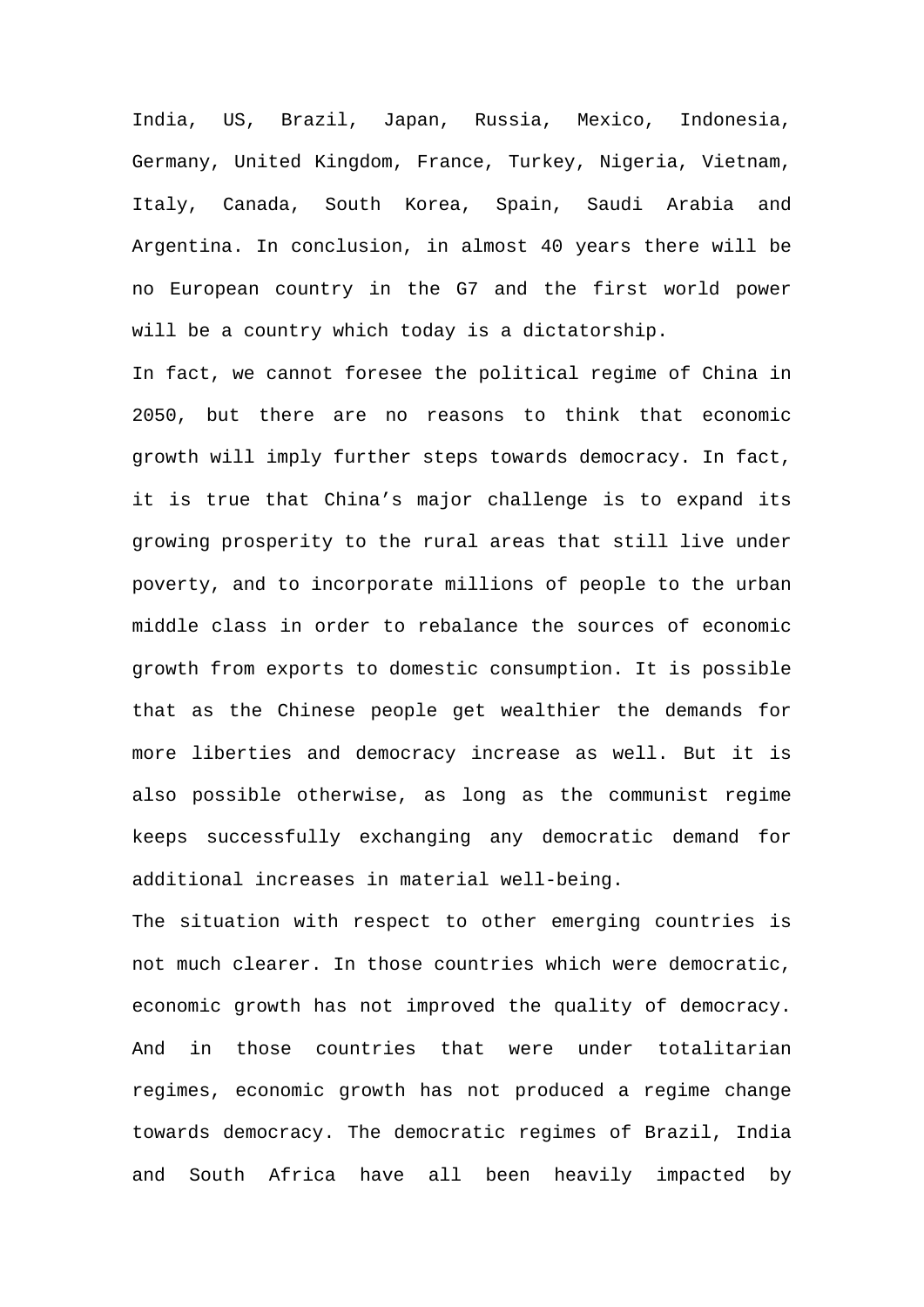corruption scandals, most of them associated to economic development. Russia has stopped being a democracy and has turned instead into a hybrid regime, while China has only accepted to talk about human rights when it received enough guarantees that this could end in a positive consideration as a free-market economies and full membership in the World Trade Organization.

Economic growth in Brazil has expanded the middle class by 58 million people and has lifted out of extreme poverty an additional 25 million people in the last 10 years. In parallel, corruption levels have weakened considerably the political system and was about to bring down the government of President Lula at the beginning of his second mandate. Today, President Roussef is fighting a tough battle against any sign of government corruption, even at the cost of getting rid of any close collaborators. In fact, two ministers of her cabinet had to resign during the summer. Nevertheless, the problem goes well beyond high political figures since corruption has now reached middle-rank officials and the judiciary system. This is being denounced by anti-corruption activists in a series of demonstrations that have taken place in the major cities of the country in the past weeks.

In India, the latest public news has also forced the government to show a public commitment against corruption, but the magnitude of the problem seems enormous. The most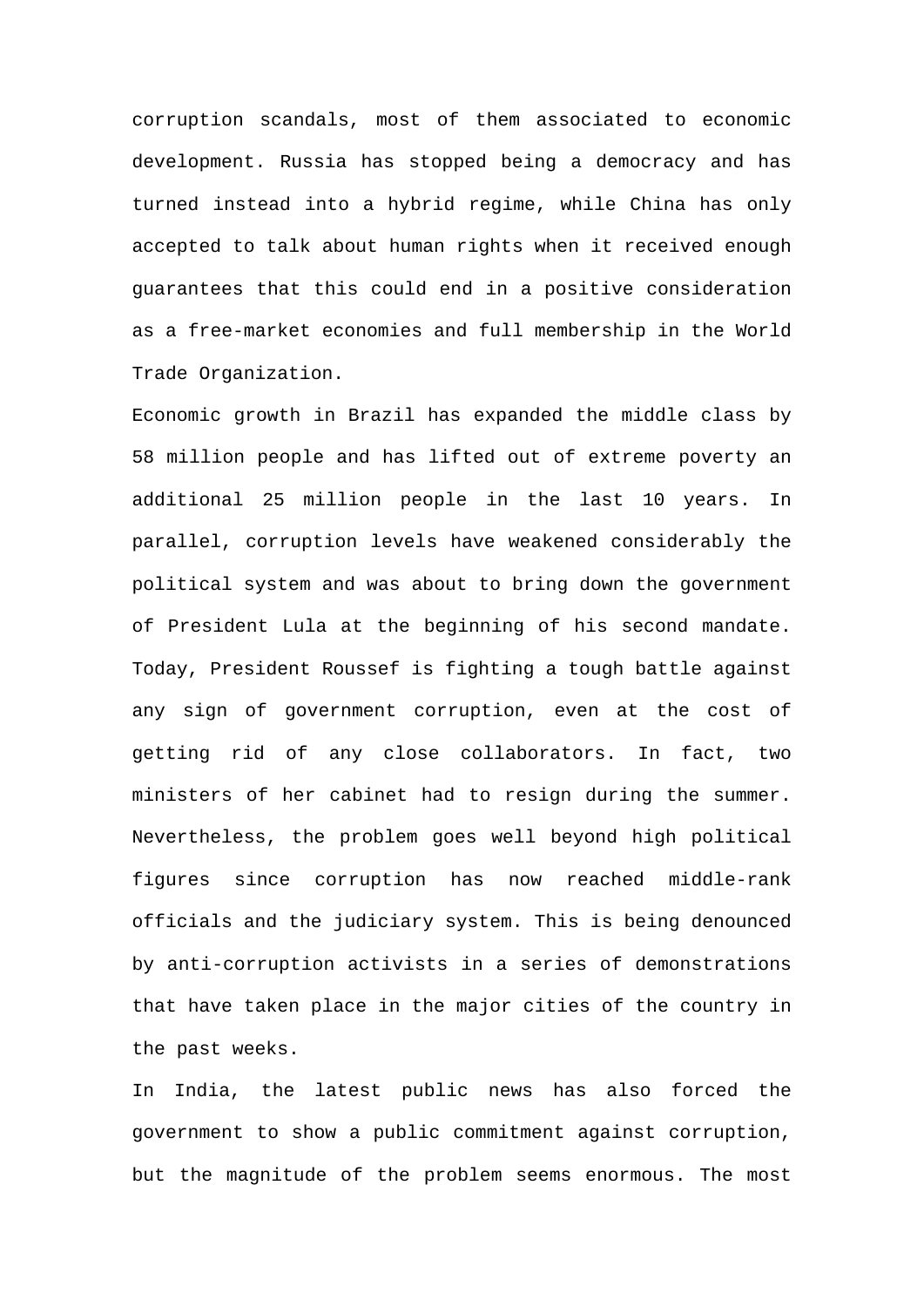important scandals have to do with the disappearance of billions of dollars from the Commonwealth Games, the mismanagement of the system of subsidies to poor people in the region of Uttar Pradesh and the missing revenues from the mobile telephone licenses. Recently, the government has arrested the Minister that gave the licenses and the police have interrogated the Director of the Commonwealth Games. Nevertheless, middle-range corruption keeps expanding throughout the country, because local authorities tend to use a decentralized system of public spending to build clientelistic networks around the new public works that they can now afford thanks to the recent economic development.

Corruption cases in South Africa have also grown in parallel to economic growth. Sometimes these scandals have been linked to the transfer of economic power under the *Black Empowerment Act*, which was heavily distorted in its application. The bribes around the last FIFA World Cup, the scandal of a former minister of defense who was selling arms and the doubts surrounding the concessions of the new carbon and nuclear plants of Johannesburg explain why South Africa is constantly decreasing in all rankings of democratic quality and corruption.

The situation in Russia is even worse. Not only mafias, economic and political interests are all intertwined, but also the ideological differences between political parties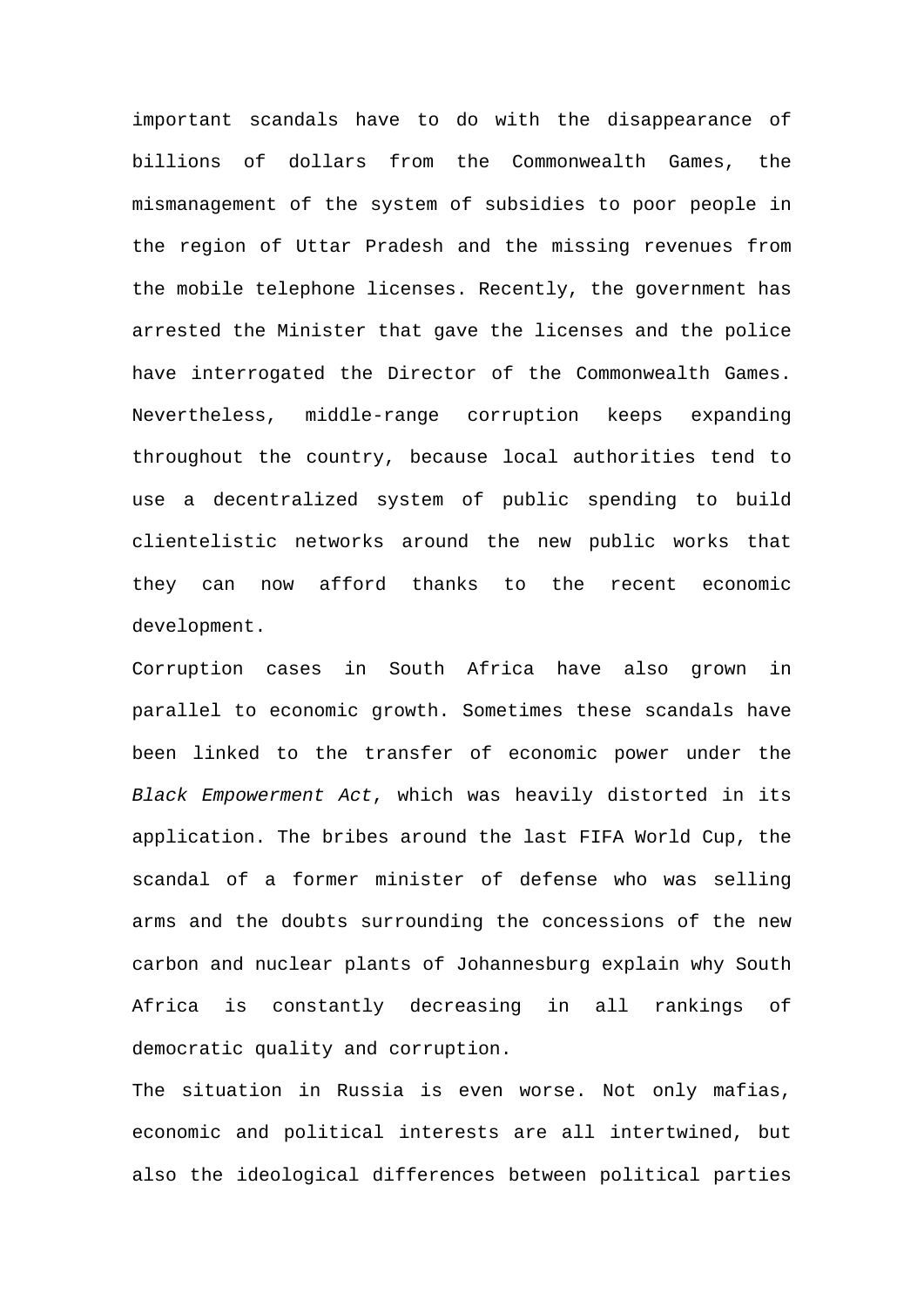have disappeared. The culture of a single party that perpetuates itself through non competitive elections now dominates political life. In the last eleven years the political game field of Russia has shrunk and the number of players has decreased because United Russia, the party of Medvedev and Putin (who alternate each other in the presidency) does not accept political competence. As a consequence, there are more administrative barriers to create and maintain political parties, the minimum threshold to obtain representation in the Duma has increased to 7%, and the electoral process is under growing control with no minimum number of votes for valid elections and the exclusion of international observers.

In fact, Russia is the first country that the recent literature on Hybrid Regimes mentions as a paradigmatic case study. According to Diamond  $(2002)^3$ , these are regimes where elections take place but where there is a hegemonic party and where electoral competence is limited (either because the major party controls the electoral process and/or because it controls the media). These are regimes where the opposition does not have real capacity to beat the strongest party at the ballot box. In addition, basic democratic rights like freedom of speech and freedom of association are severely damaged in these hybrid states.

<sup>&</sup>lt;sup>3</sup> Larry Diamond (2002): "Elections without Democracy: Thinking about Hybrid Regimes. *Journal of Democracy*, Vol 13(2).